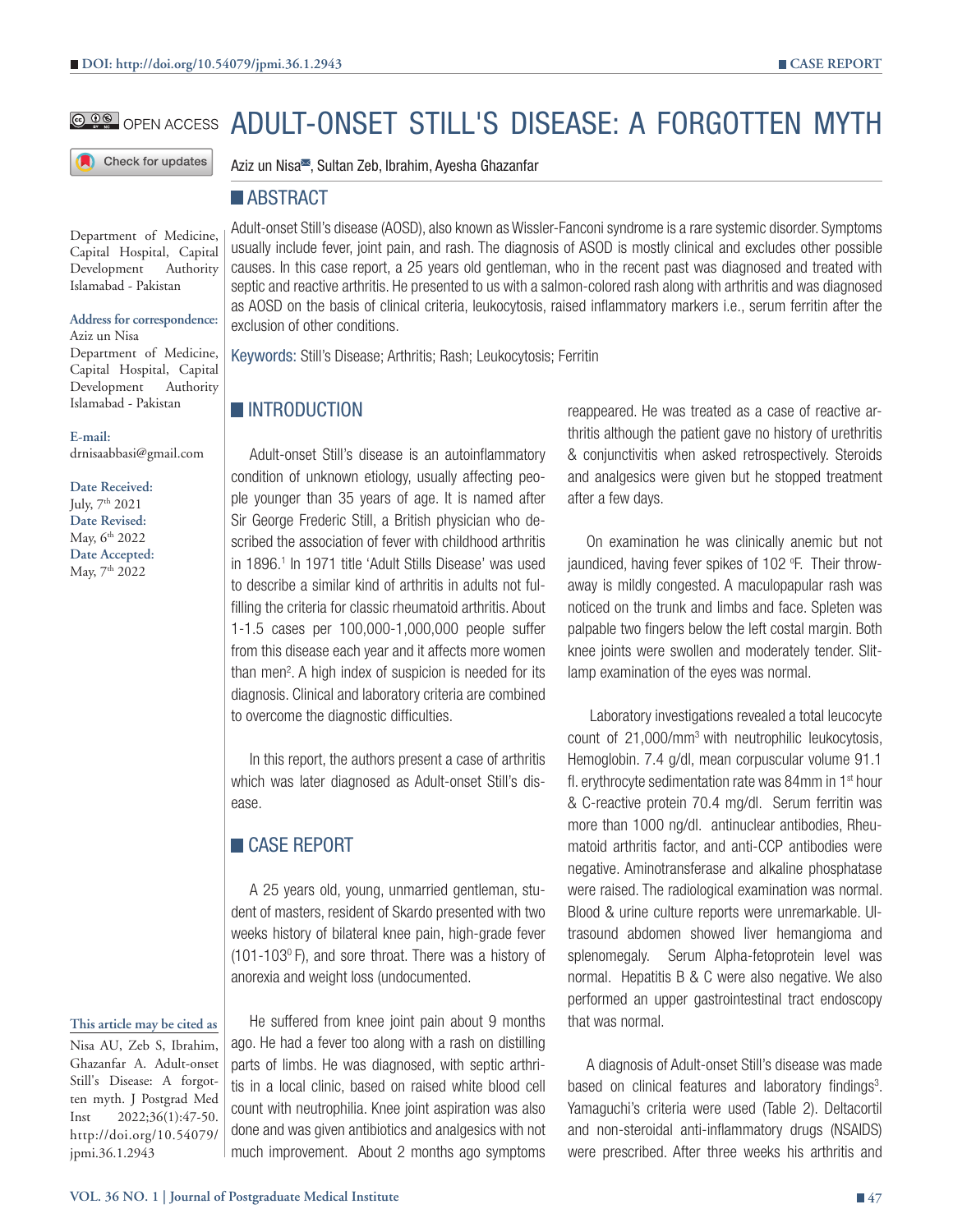#### Table 1a: Patient's laboratory values

| <b>Parameters</b>            | <b>Normal Range</b>                                         | <b>Results Before Treatment</b> |
|------------------------------|-------------------------------------------------------------|---------------------------------|
| <b>Total Leukocyte Count</b> | 4-11X103/cmm                                                | 21.4 X103 / cmm                 |
| Hemoglobin                   | 12.5-16.3 g/dl                                              | 7.4 g/dl                        |
| Mean Corpuscular Volume      | 73-96 fl                                                    | 91.6 fl                         |
| Platelet count               | 152-358/cmm                                                 | 616 X103 / cmm                  |
| Neutrophil                   | 43.5-73.5                                                   | 89.0%                           |
| Lymphocytes                  | 15.2-43.3                                                   | 7.8%                            |
| Alanine Transaminase         | 10-50 U/L                                                   | 82 U/L                          |
| Alkaline Phosphatase         | 80-360 U/L                                                  | 839 U/L                         |
| Lactate Dehydrogenase        | 240-480 U/L                                                 | 873 U/L                         |
| <b>Total Bilirubin</b>       | $0.2 - 1.1$ mg/dl                                           | $0.8$ mg/dl                     |
| Urea                         | 10-50 mg/dl                                                 | 26 mg/dl                        |
| Creatinine                   | $0.4 - 1.4$ mg/dl                                           | $0.6$ mg/dl                     |
| C-reactive protein           | $0.0 - 10.0$ mg/dl                                          | 90.9 mg/dl                      |
| Serum Ferritin               | Male 17.9 -464 ng/ml                                        | $> 1000$ ng/dl                  |
| <b>HBsAg by ELISA</b>        | $<$ 1.0 negative<br>$1.0 - 5.0$ borderline<br>>5.0 positive | 0.27                            |
| Anti Hepatitis C by ELISA    | $<$ 1.0 negative<br>1.0-5.0 borderline<br>$>5.0$ positive   | 0.14                            |
| Dengue NS1 Antigen           |                                                             | Non-reactive                    |
| Denque Anti bodies IqM       |                                                             | Non-reactive                    |
| Dengue Anti bodies IgG       |                                                             | Non-reactive                    |
| Covid-19 PCR                 |                                                             | Negative                        |
| Alpha feto protein           | $0.0 - 8.8$ ng/ml                                           | $>2.0$ ng/ml                    |
| Anti CCP                     | > 5 IU/ml negative<br>< 5 IU/ml positive                    | $0.9$ IU/ml                     |
| Serum TSH                    | $0.4 - 4.50$ mlU/l                                          | 1.94 mIU/I                      |
| Serum Free T4                | 8-24 pmol/l                                                 | 19.10 pmol/l                    |
| <b>RA Factor</b>             | $< 8$ IU/ml                                                 | Negative                        |
| ANA                          |                                                             | Negative                        |
| Serum Uric Acid              | 160-430 µmol/l                                              | 223 µmol/l                      |
| Stool for Occult Blood       |                                                             | Negative                        |

#### Table 1b: Patient's laboratory values

| <b>Parameters</b>            | <b>Normal Range</b> | <b>Results After treatment</b> |
|------------------------------|---------------------|--------------------------------|
| <b>Total Leukocyte Count</b> | 4-11X103/cmm        | 11.9X103/cmm                   |
| Hemoglobin                   | 12.5-16.3 g/dl      | $13.5$ g/dl                    |
| Mean Corpuscular Colume      | 73-96 fl            | 96.8 fl                        |
| Platelet count               | 152-358/cmm         | 520X103/cmm                    |
| Neutrophil                   | 43.5-73.5           | 78.5 %                         |
| Lymphocytes                  | 15.2-43.3           | 15.4 %                         |
| Alanine Transaminase         | 10-50 U/L           | 23 U/L                         |
| Creatinine                   | $0.4 - 1.4$ mg/dl   | $0.5$ mg/dl                    |

fever subsided, his Total Leukocyte Count decreased, and he was able to mobilize his limbs.

# **DISCUSSION**

AOSD is an autoinflammatory syndrome

characterized by recurrent episodes of inflammation due to an abnormality of the innate immune system. This is different from an autoimmune disorder in which the immune system attacks healthy tissues of the body. The pathogenesis of AOSD remains unclear. Evidence of infectious and genetic etiology is suggested by researchers, but the root cause remains unknown4 . AOSD is not a hereditary disease and does not run in families.

There is the activation of macrophages and neutrophils, followed by a cytokine storm. Interleukin-1, particularly IL-1 beta mediates cell response to inflammation. Interaction between Toll-like receptors and NOD-like receptors generate IL-1 beta, which is a potent pyrogen and facilitates neutrophilic proliferation and diapedesis into the inflamed tissues. Other cytokines involved are IL-6, IL-18, and tumor necrotic factor- alpha<sup>3</sup>. S100A8/A9 activates the Toll-like receptor 4 signaling pathway and may serve as a clinical marker for disease activity in AOSD<sup>4</sup>. Serum s TREM-1 levels are found to correlate with disease activity and are a potential predictor of the chronic course of AOSD5 .

Stills disease often goes unnoticed and is misdiagnosed. Symptoms include highgrade spiking fever, skin rash, myalgia, arthritis, and sore throat. The fever is typically greater than 102°F. The rash is salmon-pink in color, evanescent, and mostly affects the chest trunk, and thighs. Arthritis affects the knee, wrist, ankle, elbow, and hip joints usually<sup>6</sup>. Other symptoms are abdominal pain, loss of appetite, nausea, chest pain, and weight loss. Our patient had recurrent episodes of arthritis, fever, and rash which were overlooked initially. Rash was noticed with fever spikes.

There is no specific test for AOSD. Typically, there is leucocytosis, especially neutrophilia. CRP and ESR levels are raised. Serum ferritin level is raised disproportionately. Oth-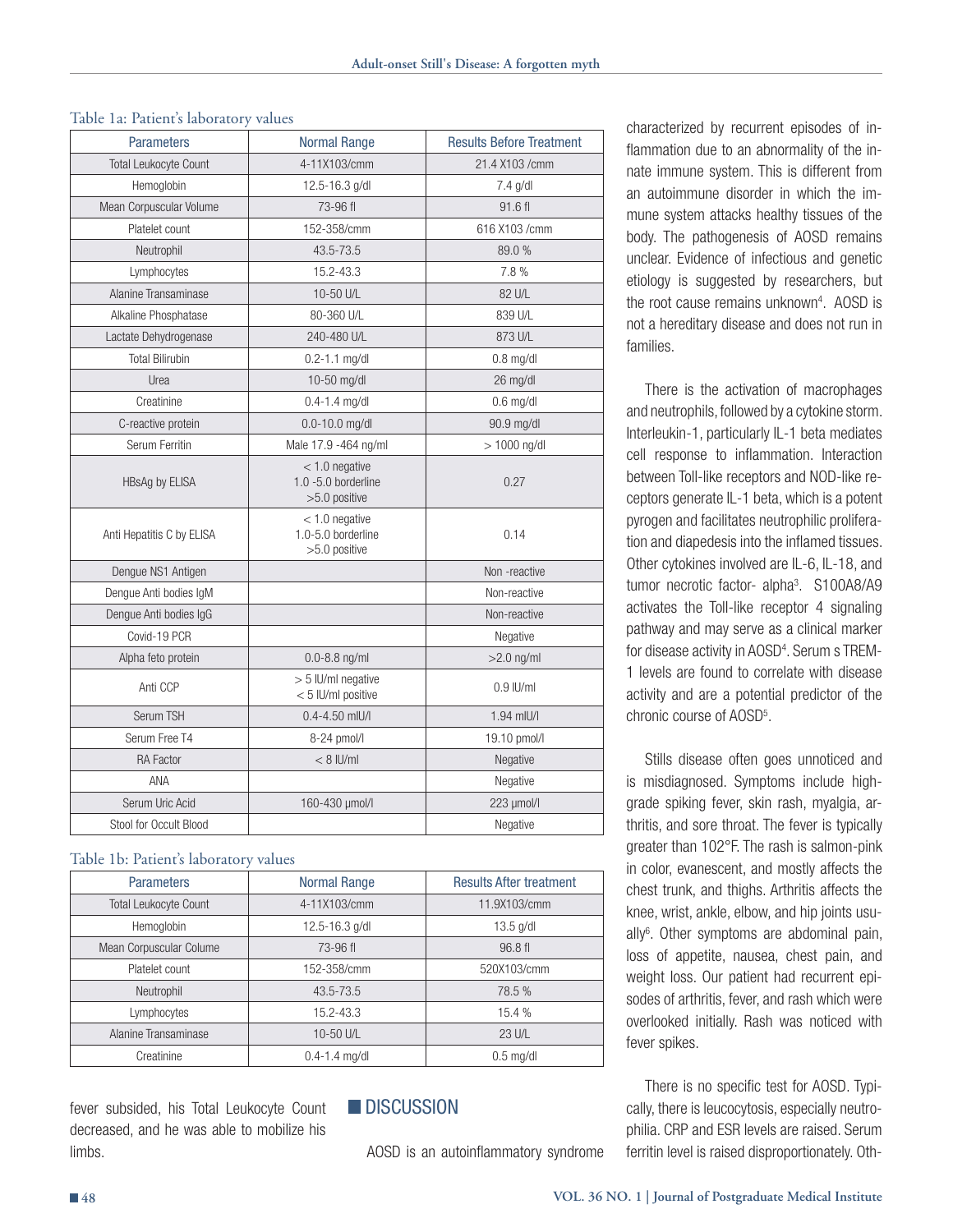### Table 2: Diagnostic criteria of Still's disease

| <b>YAMAGUCHI'S CRITERIA</b>                                                                                                         |
|-------------------------------------------------------------------------------------------------------------------------------------|
| Major criteria                                                                                                                      |
| Fever of at least 39 OC lasting at least one week                                                                                   |
| Arthralgia or arthritis lasting two weeks or longer                                                                                 |
| Characteristic skin rash (non- pruritic macular or maculopapular salmon-color) over trunk or extremities during<br>febrile episodes |
| Leucocytosis (10,000/ml or greater) with at least 80% granulocytes                                                                  |
| Minor criteria                                                                                                                      |
| Sore throat                                                                                                                         |
| Lymphadenopathy                                                                                                                     |
| Hepatomegaly or splenomegaly                                                                                                        |
| Elevation in liver enzymes concentration                                                                                            |
| Negative RA factor and ANA                                                                                                          |



Figure 1: Maculopapular rash

er tests are done to exclude immunological diseases such as ANA, and RA factor<sup>6</sup>. In our patient septic screen was negative, and a Chest x-ray was normal. High TLC and platelet count, and anemia with disproportionally high ferritin levels lead us to think about an inflammatory process.

The Yamaguchi criteria are the most widely used criteria<sup>7.</sup> For the diagnosis of AOSD, it is necessary to fulfill at least five criteria, including two major criteria. Our patient full filled all four major criteria and four minor criteria.

No specific treatment has proven consistently effective in all patients. NSAIDs are used as initial treatment. Corticosteroids are used in patients not responding to NSAIDs and also to treat complications like pericarditis, serositis, and anemia. DMARDS like methotrexate are used as anti-inflammatory and steroid-sparing drugs. Anakinra, an IL-1 blocker is effective in remitting the manifestations of Still's disease and reducing the dose of steroids<sup>8</sup>. Infliximab and Etanercept have shown promise in small studies. Tocilizumab blocks IL-6 and is used to treat systemic juvenile idiopathic arthritis as well as AOSD. Canakinumab, an IL-1 beta blocker is recommended if corticosteroids and methotrexate have not been successful in AOSD9 and is also approved by FDA in 2020.

About two-thirds of patients go into remission after one or several clinical episodes of AOSD. One-third may develop chronic disease. Most of these patients do well after

adopting a healthy lifestyle. Some may develop complications like serositis and pericarditis. Macrophage activation syndrome causes an extreme proliferation of macrophages and is associated with decreased survival<sup>10</sup>.

# CONCLUSION

Still's disease is a diagnosis of exclusion. In order to prevent complications and improve the prognosis, a detailed history and physical examination along with a multidisciplinary evaluation is needed.

## **REFERENCES**

- 1. Still GF. On a form of chronic joint disease in children. Med Chir Trans. 1897;80:47-60.
- 2. Owlia MB, Mehrpoor G. Adult-onset Stills disease: A review. Indian J Med Sci. 2009; 63(5):207-21.
- 3. Kadavath S, Efthimiou P. Adult-onset Still's disease-pathogenesis, clinical manifestations, and new treatment options. Ann Med. 2015;47(1):6-14. DOI: 10.3109/07853890.2014.971052
- 4. Kim HA, Han JH, Kim WJ, Noh HJ, An JM, Yim H, et al. TLR4 endogenous ligand S100A8/A9 levels in adult-onset Still's a disease and their association with disease activity and clinical manifestations. Int J Mol Sci. 2016;17(8):1342- 54. DOI:10.3390/ijms17081342
- 5. Wang Z, Chi H, Sun Y, Teng J, Feng T, Liu H, et al. Serum sTREM-1 in adult-onset Still's a disease: a novel biomarker of disease activity and a potential predictor of the chronic course. Rheumatology (Oxford). 2020;59(11):3293-302. DOI:10.1093/rheumatology/keaa135
- 6. Feist E, Mitrovic S, Fautrel B. Mechanisms, biomarkers and targets for adult-onset Still's disease. Nat Rev Rheumatol. 2018;14(10):603-18. DOI:10.1038/s41584-018-0081-x
- 7. Yamaguchi M, Ohta A, Tsunematsu T, Kasukawa R, Mizushima Y, Kashiwa-